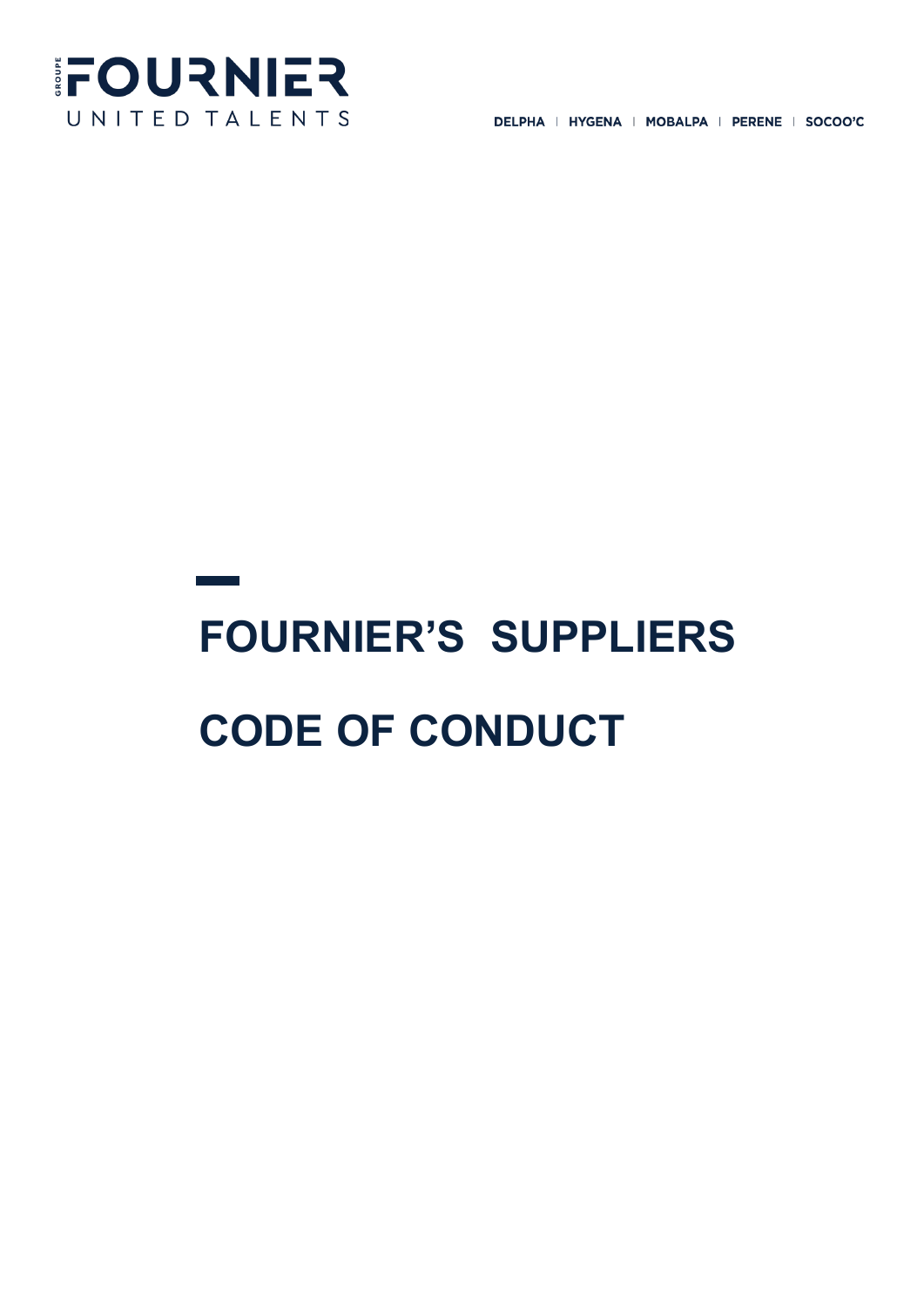**FOURNIER** UNITED TALENTS

Fournier is one of the leading French manufacturers and sellers of made-to-measure kitchens, bathrooms and storage units.

Fully aware of our responsibility to our customers, shareholders and employees, we wish to ensure compliance by our suppliers with the ethical standards which underpin our activities. It is for this reason that Fournier has formalised a **Supplier Code of Conduct**, setting out the principles to be applied in all its business relations.



## FUNDAMENTAL PRINCIPLES

Fournier wishes to see its suppliers proactively engaging by adhering to the Supplier Code of Conduct (referred to herein as the "Code"). This Code is based on compliance with and promotion of fundamental international principles, notably the Universal Declaration of Human Rights and the Declaration by the International Labour Organization (ILO) on fundamental rights at work. It has been drawn up with reference to the ten principles set out in the United Nations Global Compact<sup>1</sup>.

Fournier wishes to form relationships of trust and loyalty with its Suppliers, which will help to ensure mutual success and can only be based on exemplary commercial practices, respectful of ethics and the law, in particular as set out in this document.

The provisions of this Code establish our expectations of the Supplier and any sub-contractors they may use, with whom Fournier conducts its business.

**Compliance with laws and regulations in the workplace**

Each Supplier must ensure compliance with the laws in force in its country of registration and those of the countries in which the production sites are located.

Fournier expects the Supplier to comply with the requirements of this Code or, where they are stricter, with all laws and regulations applicable in the jurisdictions in which the Supplier conducts its activities.

It must not, in particular, undertake any activity, behaviour, agreement or partnership involving or potentially involving Fournier or any of its employees, directly or indirectly, in any unlawful practice, damaging the image of Fournier.

Compliance with the standards provided for in this Code is a dynamic process, and Fournier encourages Suppliers to continuously improve their activities.

The Supplier must integrate procedures into the global functioning of its business relating to the environment, occupational health, human rights and working conditions.

The Supplier must ensure effective management of these procedures, including:

- **Exercise Engilshment** of adequate procedures, and appropriate objectives, tools and indicators,
- **P** regular performance evaluation,
- **number 1** monitoring of action plans and associated schedules.

**Continuous improvement**

<sup>1</sup> References

International Labour Organization: http://www.ilo.org United Nations Conventions and Universal Declaration of Human Rights: http://www.un.org Global Compact: http://www.unglobalcompact.org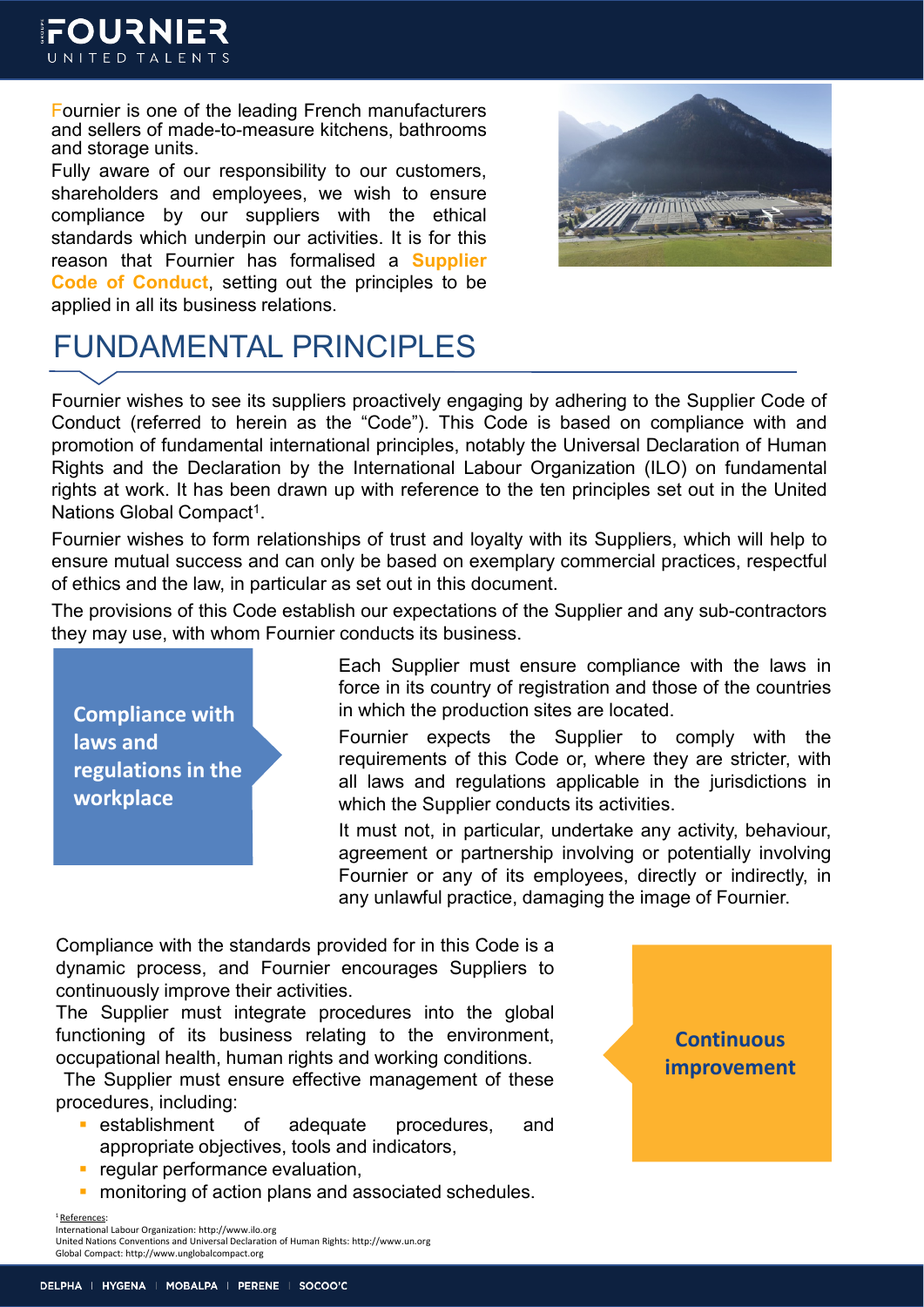**Commitment to anti-corruption**

Relations between Fournier and its Suppliers are based on transparency and honesty.

The Supplier undertakes not to offer employees of the Fournier Group any sum of money, gift, loan or discount (with the exception of promotional gifts or presents of reasonable value, and subject to compliance with all applicable laws, regulations and rules) which may influence the behaviour of employees in the accomplishment of their duties within the company. The purchase of goods or services on behalf of Fournier must not provide employees or their family or friends with any remission or drawback in a personal capacity, other than those explicitly authorised by the Top Management of the Fournier Group.

In the event of attempted bribery by a Supplier, the affected person must immediately refer the matter to their line manager. This constitutes grounds for non-selection of the supplier, or for termination of contract after investigation.

Laundering involves facilitating fraudulent justification of the origin of goods or income held by someone having committed an offence and having unlawfully profited from it. The launderer attempts to disguise the proceeds of their offence through ordinary commercial dealings with the company, which thereby finds itself complicit in the laundering.

Fournier's suppliers and sub-contractors undertake to comply with all laws and regulations, and must not be involved in or assist any money laundering operations.



A conflict of interest is a professional situation in which the powers of decision or assessment held by a Fournier employee may be influenced or altered in terms of their independence or integrity by personal considerations.

Any familiarity or personal link between the Supplier and people involved in the purchasing process or likely to influence the sale of products or services to the Fournier Group is therefore to be avoided.

The Supplier is required to inform Fournier of any situation which could potentially be considered as a conflict of interest and to notify Fournier when an employee of Fournier or a professional under contract with Fournier may have any kind of interest in the Supplier's business or any financial links whatsoever with the latter.

**Conflicts of interest**

Philippe Croset Managing Director

Eric SCHULER Purchasing Director

Christian FARAT Quality & Environment Director